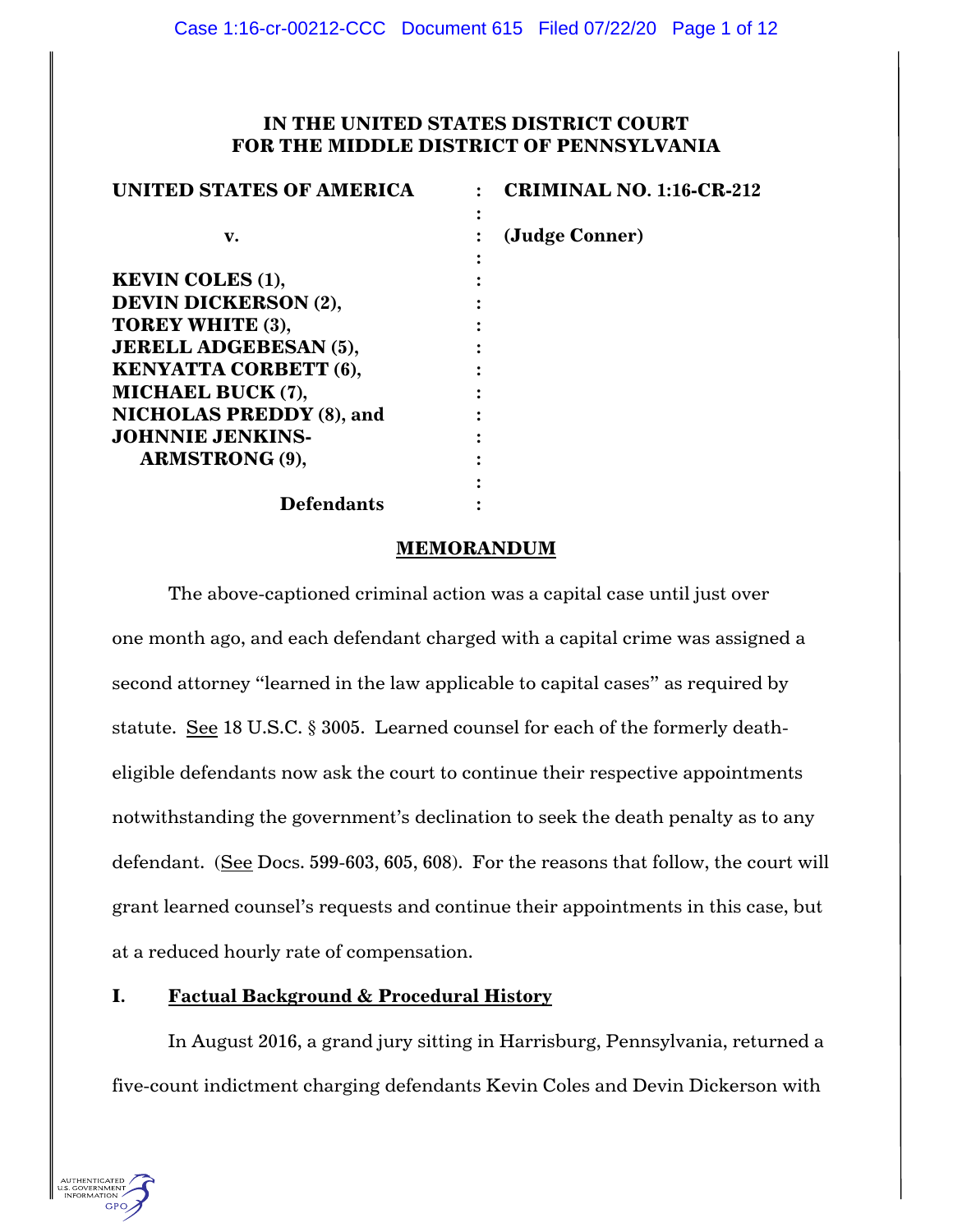### Case 1:16-cr-00212-CCC Document 615 Filed 07/22/20 Page 2 of 12

various drug-trafficking and firearms offenses. (Doc. 1). This case was complicated even in its early stages, with counsel disputes prompting numerous substitutions of appointed counsel, motions to suppress requiring multiple evidentiary hearings and extensive briefing, an interlocutory appeal by the government that was later withdrawn, and three unsuccessful defense motions for reconsideration. While all of this was occurring, the grand jury returned a superseding indictment adding a count against both Coles and Dickerson for drug trafficking resulting in serious bodily injury. (See Doc. 189 at 7).

On December 20, 2018, the grand jury returned a second superseding indictment which added nine defendants and 16 counts, including several capital charges. (See Doc. 238). Specifically, the second superseding indictment charged Coles and Dickerson, as well as newly named defendants Torey White, Christopher Johnson, Jerell Adgebesan, Kenyatta Corbett, Michael Buck, and Johnnie Jenkins-Armstrong, with the following capital crimes: three counts of use of a firearm during and in relation to a crime of violence (*viz.*, Hobbs Act robbery and killing a witness) resulting in death; one count of conspiracy to commit murder for hire; and three counts of murder of a witness. (Doc. 238 at 12-21). The court promptly assigned a second attorney "learned in the law applicable to capital cases" to each death penalty-eligible defendant in accordance with 18 U.S.C. § 3005. (Docs. 383- 390).

We convened a telephonic scheduling conference on March 15, 2019, to discuss pretrial scheduling matters. (See Doc. 426). At the parties' request, we appointed a coordinating discovery attorney, (Doc. 432), established a discovery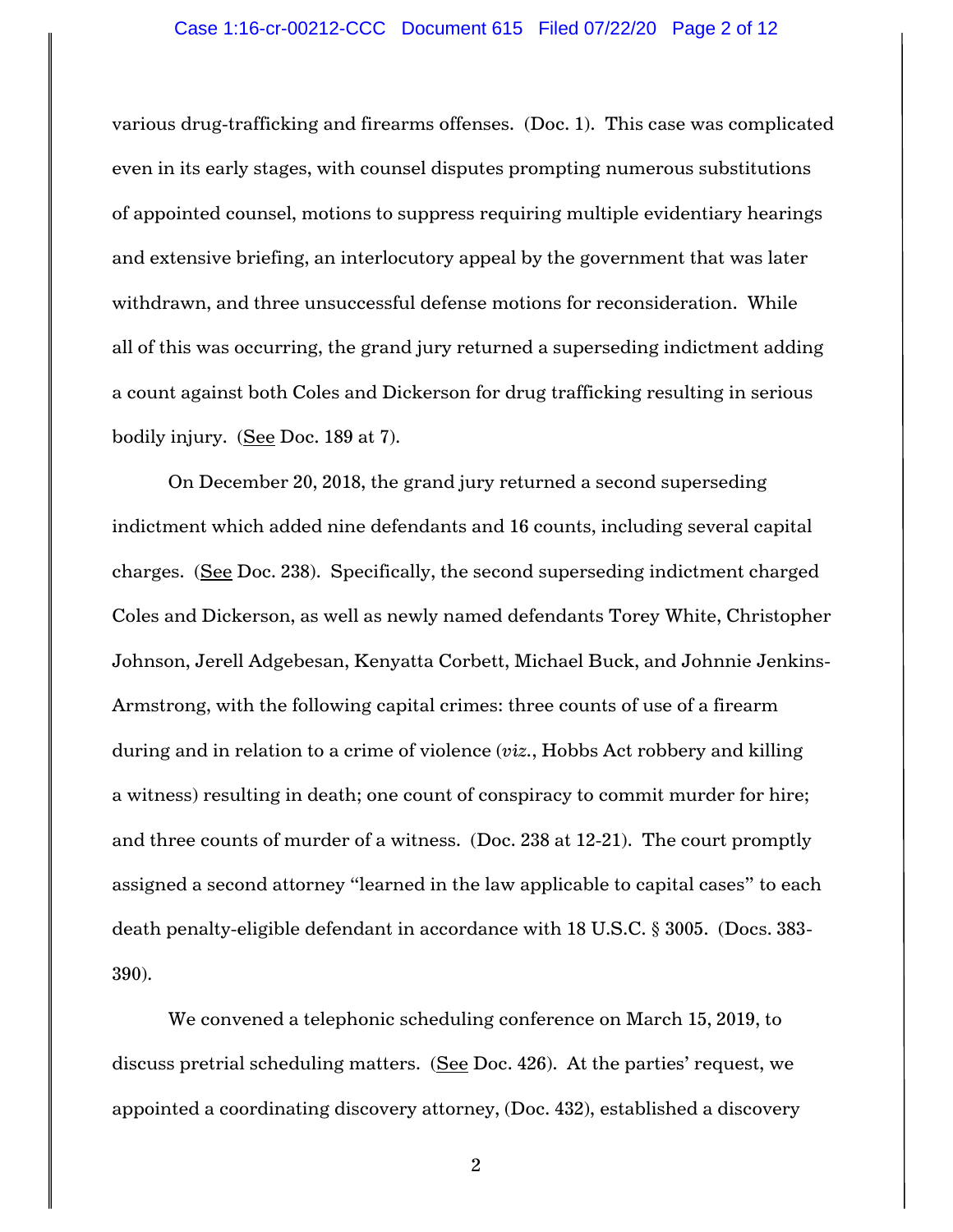deadline, (Doc. 435 ¶ 7(a)), and set February 3, 2020, as the government's deadline to provide notice of intent to seek the death penalty pursuant to 18 U.S.C. § 3593(a), (Doc. 435 ¶ 1(e)). We subsequently imposed a status-report requirement, tasking the government to file reports at 45-day intervals concerning, *inter alia*, the status of discovery and whether the government had made an initial decision to not seek the death penalty as to any death penalty-eligible defendant. (See Doc. 449; see Docs. 450, 456, 466, 473, 491, 492, 507, 550).

On November 21, 2019, Johnson pled guilty to 10 counts of the second superseding indictment. (See Doc. 480). The plea agreement recommends that the court impose consecutive life sentences on eight of those counts. (See Doc. 468 at 13). Sentencing is scheduled for August 18, 2020. (Doc. 571).

The grand jury returned a third superseding indictment on January 29, 2020. (Doc. 499). The third superseding indictment added a new capital charge of conspiracy to murder three witnesses against Coles, Dickerson, White, Adgebesan, Corbett, and Jenkins-Armstrong, (id. at 24); added a new non-death-eligible count against those defendants and Preddy, (id. at 18-19); added Preddy to all new and existing capital counts, making him death penalty-eligible for the first time, (id. at 12-17, 20-23); and removed all counts and allegations against Johnson, (Doc. 508 at 2). We promptly appointed learned counsel for Preddy. (Doc. 506). At the request of the government, we extended the deadline for its Section 3593(a) notice of intent from February 3 to June 2. (Doc. 495). We thereafter granted the government's request, with defense counsel's concurrence, for a three-day extension of that deadline. (See Docs. 573-575).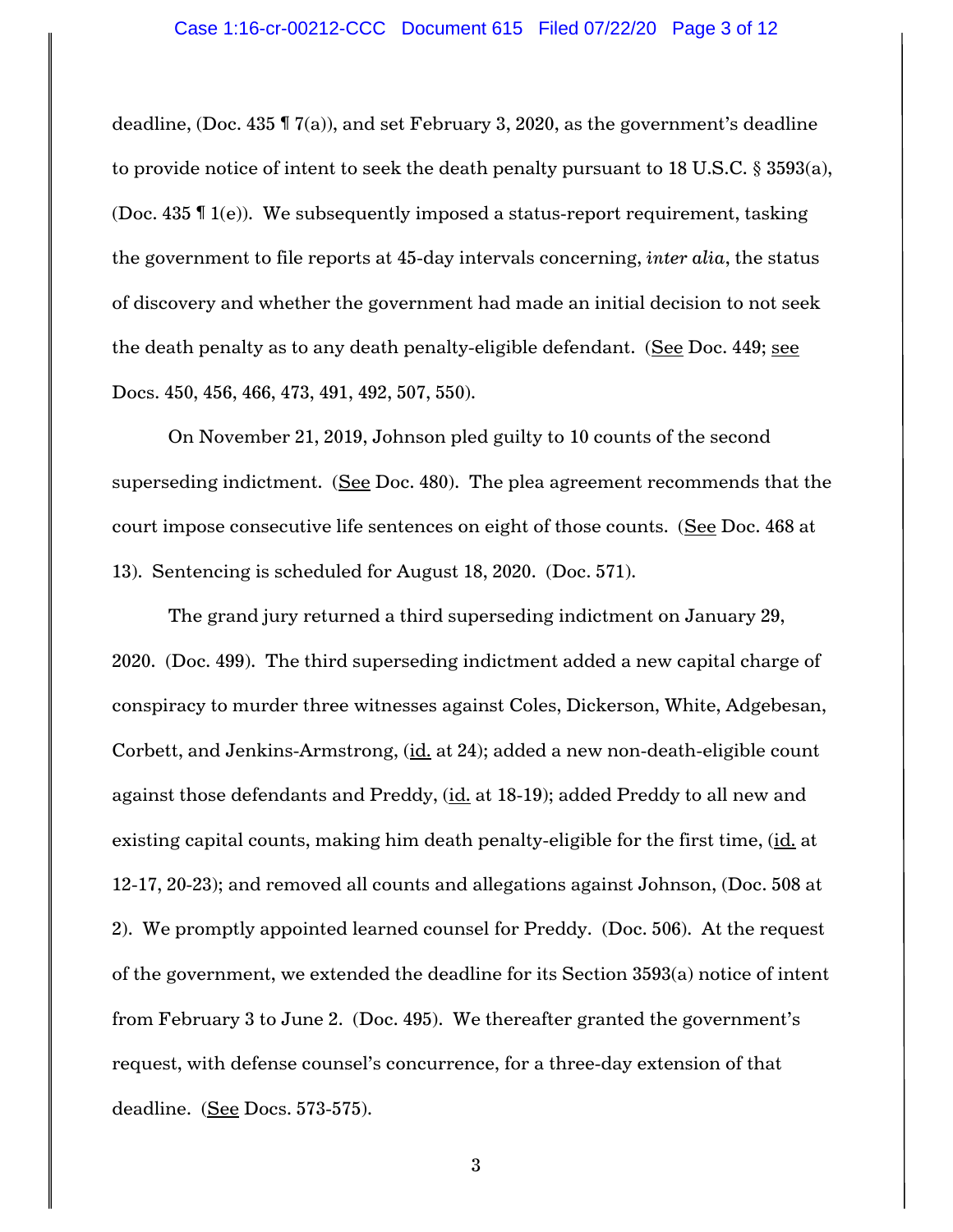On June 4, the government filed a notice pursuant to Section 3593(a) advising the court and the defendants that it will not seek the death penalty as to any death penalty-eligible defendant. (Doc. 577). We convened a telephonic conference on June 22, 2020, to discuss pretrial and trial scheduling and the propriety of retaining learned counsel given the government's election. (Doc. 585). During the conference call, all learned counsel expressed a desire to remain on the case. We thus invited learned counsel to submit *ex parte* letter briefs to the court by July 6 setting forth a justification for their continued appointment. (Doc. 596). All counsel filed timely submissions, (Docs. 599-603, 605, 608), and the matter of retention of learned counsel is ripe for disposition.

### **II. Discussion**

Section 3005 of Title 18 of the United States Code provides that a person

indicted for . . . [a] capital crime shall be allowed to make his full defense by counsel; and the court before which the defendant is to be tried, or a judge thereof, shall promptly, upon the defendant's request, assign 2 such counsel, of whom at least 1 shall be learned in the law applicable to capital cases.

18 U.S.C. § 3005. We have adhered to the letter of this mandate. After return of the indictments charging capital crimes against Coles, Dickerson, White, Johnson, Adgebesan, Corbett, Buck, Preddy, and Jenkins-Armstrong, we expeditiously appointed a second attorney "learned in the law applicable to capital cases" to represent each of them. (See Docs. 383-390, 506).

The question now before us is whether the appointment of learned counsel must—or if not must, should—continue in light of the fact that the government has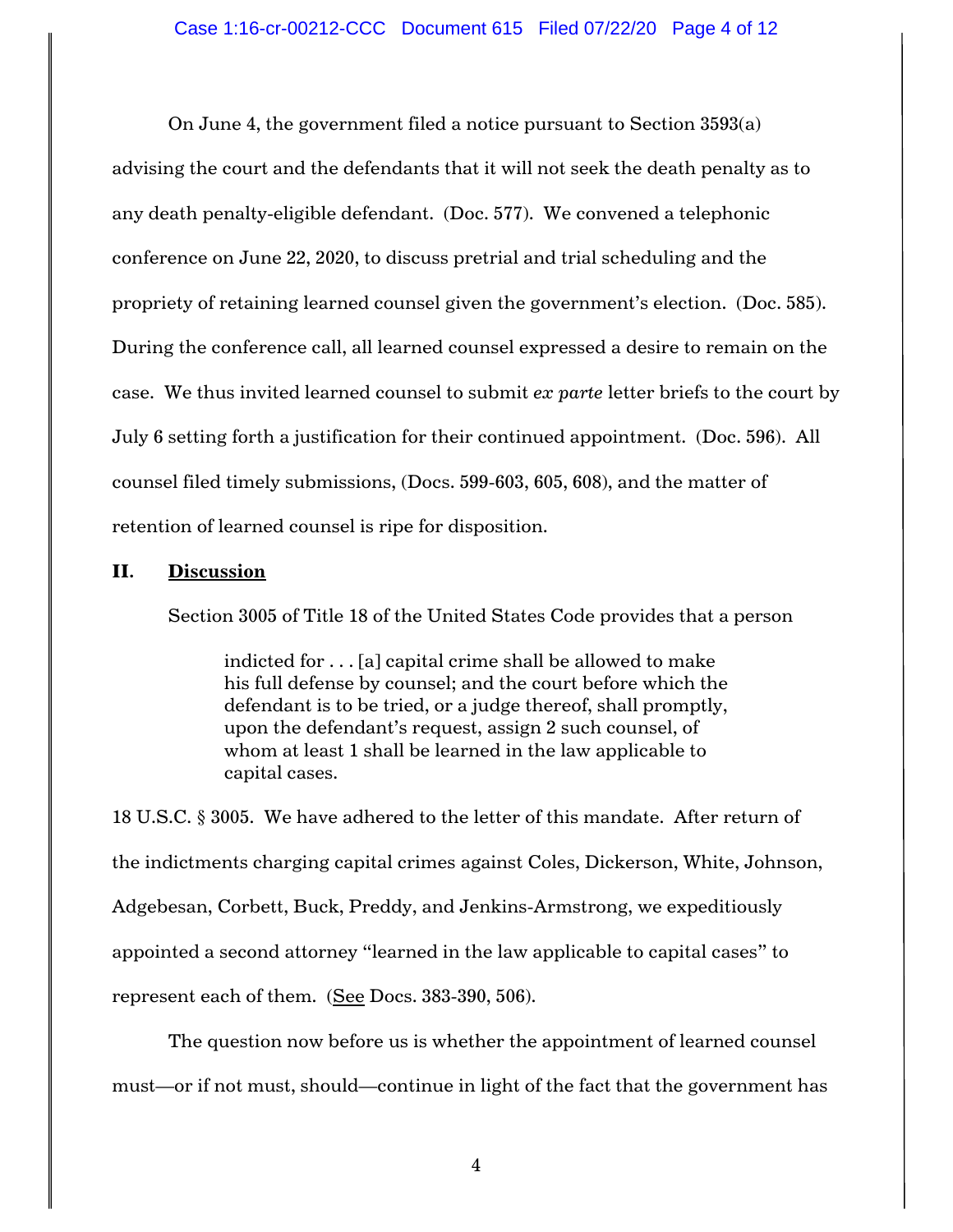### Case 1:16-cr-00212-CCC Document 615 Filed 07/22/20 Page 5 of 12

opted not to pursue the death penalty against any death penalty-eligible defendant. The Third Circuit Court of Appeals has not squarely decided if capital defendants retain the right to a second attorney after the government elects not to seek the death penalty. It has said, however, that defendants "[a]re no longer capital defendants" within the meaning of Section 3005 once the death penalty is formally disavowed. See United States v. Casseus, 282 F.3d 253, 256 (3d Cir.) (concluding that district court's failure to address defendants' requests for appointment of learned counsel for several weeks, until requests "were rendered moot by the government's decision not to seek the death penalty," was harmless), *cert.* denied, 537 U.S. 852 (2002).

Nearly all circuit courts to address the question *sub judice* have held that a defendant's entitlement to learned counsel ends when the government elects not to pursue the death penalty. See United States v. Cordova, 806 F.3d 1085, 1099-1102 (D.C. Cir. 2015); United States v. Douglas, 525 F.3d 225, 235-37 (2d Cir.), *cert.* denied, 555 U.S. 1033 (2008); United States v. Waggoner, 339 F.3d 915, 917-19 (9th Cir. 2003), *cert.* denied, 543 U.S. 1005 (2004); United States v. Grimes, 142 F.3d 1342, 1347 (11th Cir. 1998), *cert.* denied, 525 U.S. 1088 (1999); see also *In re* Sterling-Suarez, 306 F.3d 1170, 1174 (1st Cir. 2018) (signaling agreement with cases concluding that learnedcounsel right dissolves when government disavows death penalty). Others have similarly held that, when the death penalty has been legally foreclosed, the learnedcounsel right is eliminated. See, e.g., United States v. Dufur, 648 F.2d 512, 514-15 (9th Cir. 1980); United States v. Sheperd, 576 F.2d 719, 727-29 (7th Cir. 1978); United States v. Weddell, 567 F.2d 767, 770-71 (8th Cir. 1977).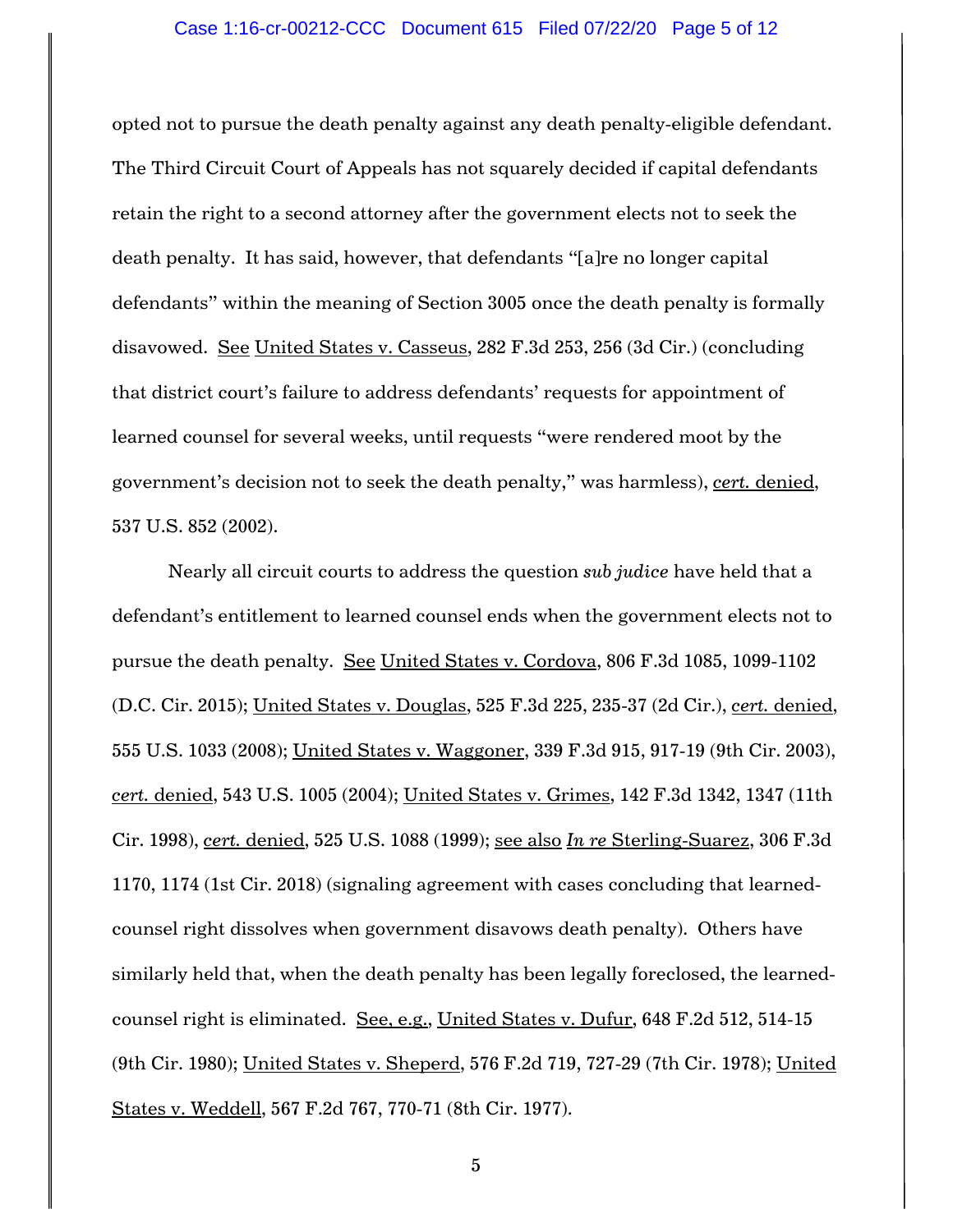These cases look to the purpose of the learned-counsel right—to provide those charged with a capital offense "specialized help" from attorneys with "a separate and unique base of knowledge, training, and experience," Cordova, 806 F.3d at 1100, and to "reduce the chance that an innocent defendant would be put to death because of inadvertence or errors in judgment of his counsel," Douglas, 525 F.3d at 235-36 (quoting Waggoner, 339 F.3d at 918). The majority of courts reason persuasively that when the government takes the death penalty off the table, the heightened stakes necessitating two counsel are no longer present, and the right to a second attorney is no longer absolute. See Cordova, 806 F.3d at 1100 (citing Waggoner, 339 F.3d at 918); Douglas, 525 F.3d at 235-36 (citing Waggoner, 339 F.3d at 917-19; *In re* Sterling-Suarez, 306 F.3d at 1174-75; Grimes, 142 F.3d at 1347).

The only court of appeals to take a contrary position is the Fourth Circuit. In United States v. Boone, 245 F.3d 352 (4th Cir. 2001), the Fourth Circuit concluded that the right to a second attorney persists even after the government elects not to pursue the death penalty, interpreting Section 3005 to apply "upon indictment" and "regardless of whether the government chooses to seek the death penalty." Boone, 245 F.3d at 364. However, it later signaled that the right may be less absolute than suggested by Boone. In United States v. Robinson, 275 F.3d 371 (4th Cir. 2001), the court declined to exercise its discretion to reverse the conviction of a defendant whose learned counsel was discharged after the government chose not to seek the death penalty. Robinson, 275 F.3d at 384. Although the court found the discharge to be plain error under Boone, it held that the error "did not affect the fairness, integrity, or public reputation of judicial proceedings." Id. In 2014, a Fourth Circuit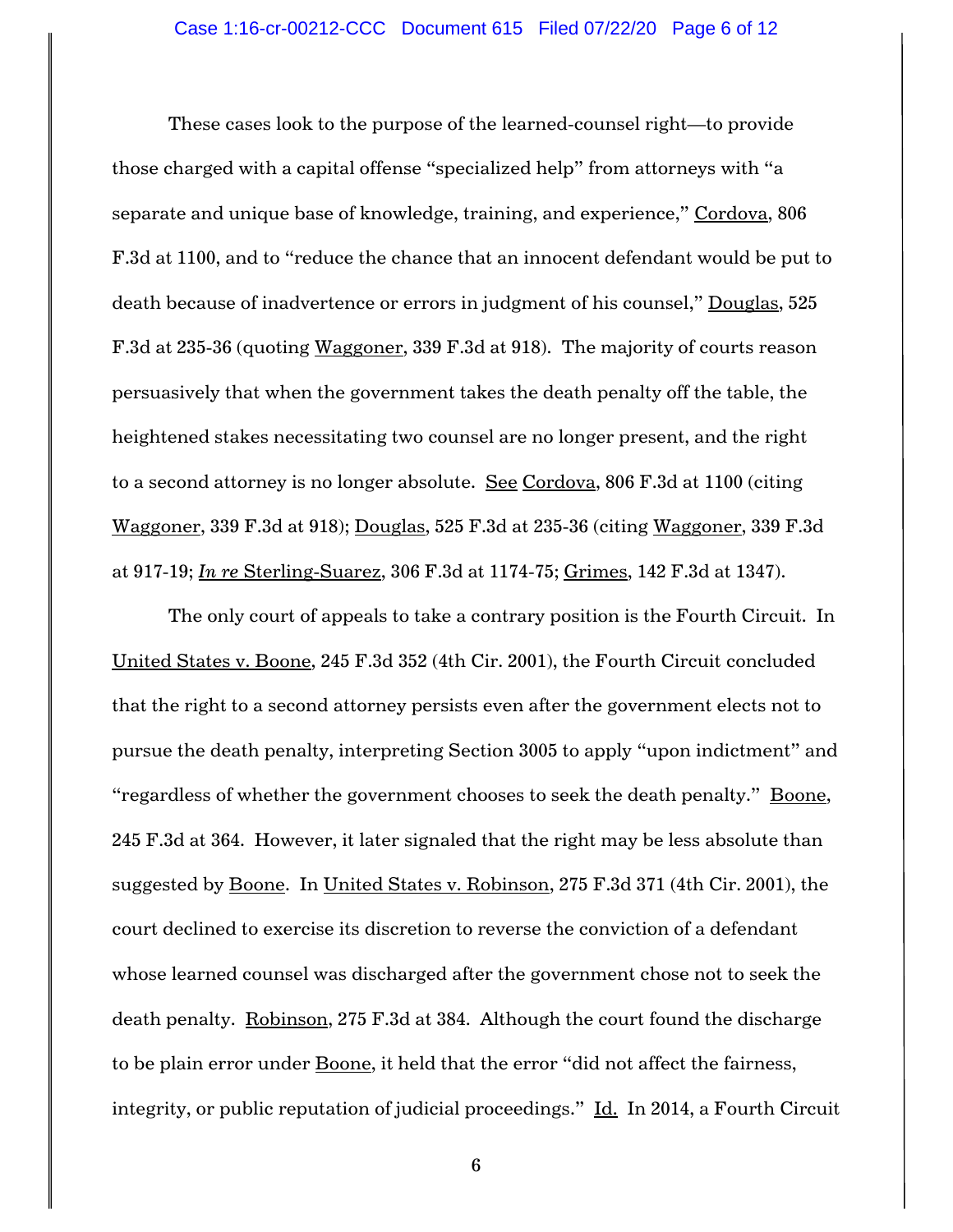### Case 1:16-cr-00212-CCC Document 615 Filed 07/22/20 Page 7 of 12

panel observed that it remains bound by Boone while recognizing that the decision "is at odds with the view adopted by all our sister circuits to have considered the issue." United States v. Shepperson, 739 F.3d 176, 178 n.1 (4th Cir.) (collecting cases), *cert.* denied, 572 U.S. 1125 (2014).

We are persuaded by and will adopt the majority view, which aligns with the intent undergirding Section 3005. We conclude that the statutory *right* to learned counsel applies to capital cases only and that this case lost its capital nature when the government chose not to seek the death penalty. See Casseus, 282 F.3d at 256; see also Cordova, 806 F.3d at 1099-1102; Douglas, 525 F.3d at 235-37; Waggoner, 339 F.3d at 917-19; Grimes, 142 F.3d at 1347. Thus, to the extent counsel urge the court to adopt the Fourth Circuit's approach and find that their clients remain statutorily entitled to second counsel, (see Doc. 601 ¶ 3), we decline to do so.

That a formerly death-eligible defendant is not entitled to continued appointment of second counsel does not mean that continuation is not permitted or appropriate. Neither Section 3005 nor any decision of which this court is aware prohibits a trial court from retaining second counsel if the complexity of the case or other relevant considerations make retention of the second lawyer prudent. See Douglas, 525 F.3d at 238; see also Cordova, 806 F.3d at 1102. *Per contra*, whether to continue the dual appointment in a particular case is a matter "best left to the broad discretion of the district court." Douglas, 525 F.3d at 238.

The Guidelines for Administering the Criminal Justice Act provide guidance for a court deciding how to exercise that discretion. The Guidelines state that, when the government declines to pursue the death penalty, the court should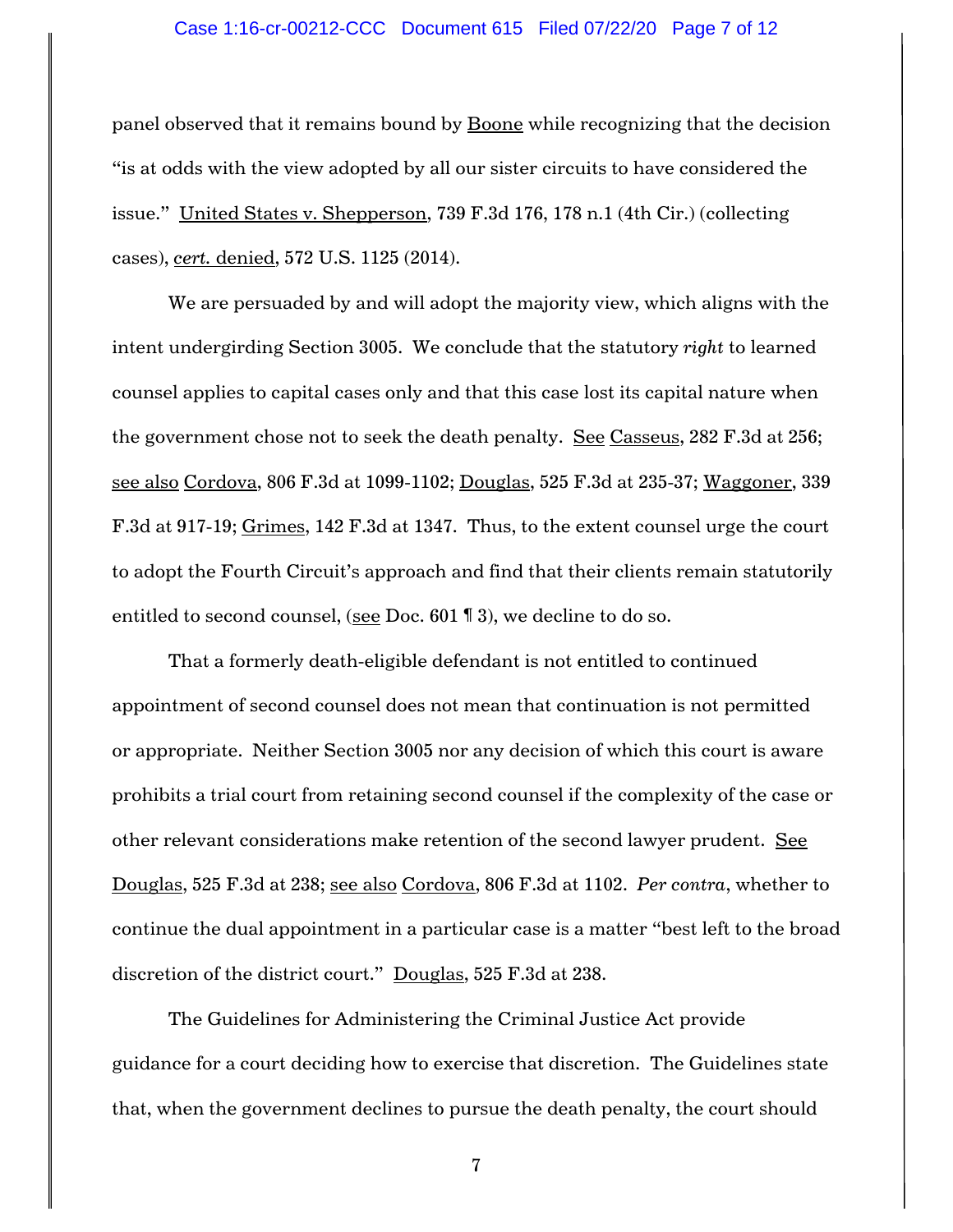reduce the number of counsel and the compensation rate "absent extenuating circumstances." GUIDE TO JUDICIARY POLICY, Vol. 7, Ch. 6, §§ 630.30.20(a), -.30(a) (hereinafter "CJA GUIDELINES"). With respect to the number of counsel, the Guidelines recommend considering "(1) the need to avoid disruption of the proceedings; (2) whether the decision not to seek the death penalty occurred late in the litigation; (3) whether the case is unusually complex; and (4) any other factors that would interfere with the need to ensure effective representation of the defendant." Id.  $\S$  630.30.20(b)(1)-(4). In determining the compensation rate, we should consider "(1) the extent to which this representation precludes counsel from taking other work; (2) the commitment of time and resources counsel has made and will continue to make in the case; and (3) the need to compensate appointed counsel fairly." Id.  $\S$  630.30.30(b)(1)-(3).

After reviewing counsel's thorough and quite candid submissions, we find it appropriate to continue the appointment of learned counsel for all formerly deatheligible defendants. The decision not to seek the death penalty in this case was not made until June 4, 2020—almost 18 months after the first capital indictment was returned in late December 2018. (Doc. 577). This case was designated unusual and complex shortly after that indictment was docketed, (see Doc. 435 ¶ 6), and we have continued that designation despite the transformation to a noncapital prosecution, (see Doc. 613 ¶ 10).

As may be gleaned from our most recent scheduling order, this case is tremendously complicated. Ten defendants remain for trial, with nearly two dozen counts charged among them, several of which carry mandatory minimum terms of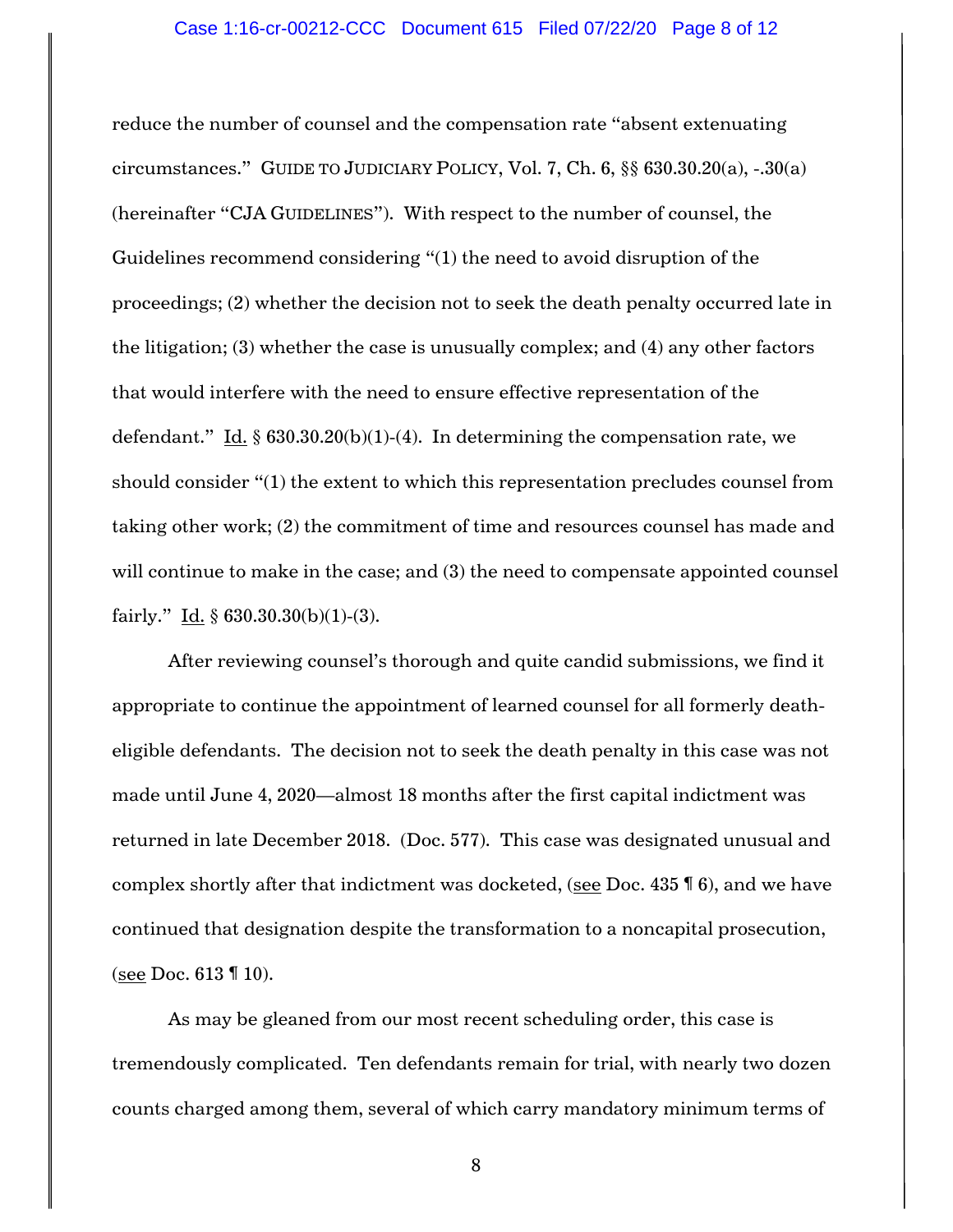life imprisonment. (See Doc. 499). The nature of the charged conduct is serious: all defendants for whom learned counsel have been appointed are charged with conspiring to commit and committing three murders, and two of those defendants (Preddy and Jenkins-Armstrong) are also charged with conspiring and attempting to murder a codefendant. (See id.) All told, there are seven robbery, murder, and drug-trafficking conspiracies charged against the various defendants, (see id. at 8-9, 18-19, 20, 24, 25-26, 28-31, 37-38), in addition to the individual murder, attemptedmurder, robbery, drug-trafficking, firearms, and accessory-after-the-fact counts, (see id. at 10-11, 12-13, 14-15, 16-17, 21, 22, 23, 27, 32, 33, 34, 35, 36, 39-40, 41).

The unusual complexity of this matter is further illustrated by the scope of the investigation and the sheer volume of discovery. Ten local, state, and federal law enforcement agencies have participated in the investigation of this case. See *Press Release*, United States Attorney's Office Middle District of Pennsylvania, Maryland Man Pleads Guilty to Murder, Drug Trafficking and Obstruction of Justice (Nov. 21, 2019), https://www.justice.gov/usao-mdpa/pr/maryland-manpleads-guilty-murder-drug-trafficking-and-obstruction-justice. Counsel report that the initial discovery production exceeded 130 gigabytes of data, with still more to come. (Doc. 601 ¶ 11). That data includes "massive" cell phone extractions, 20 sets of cell phone records, thousands of pages of written reports, hundreds of recorded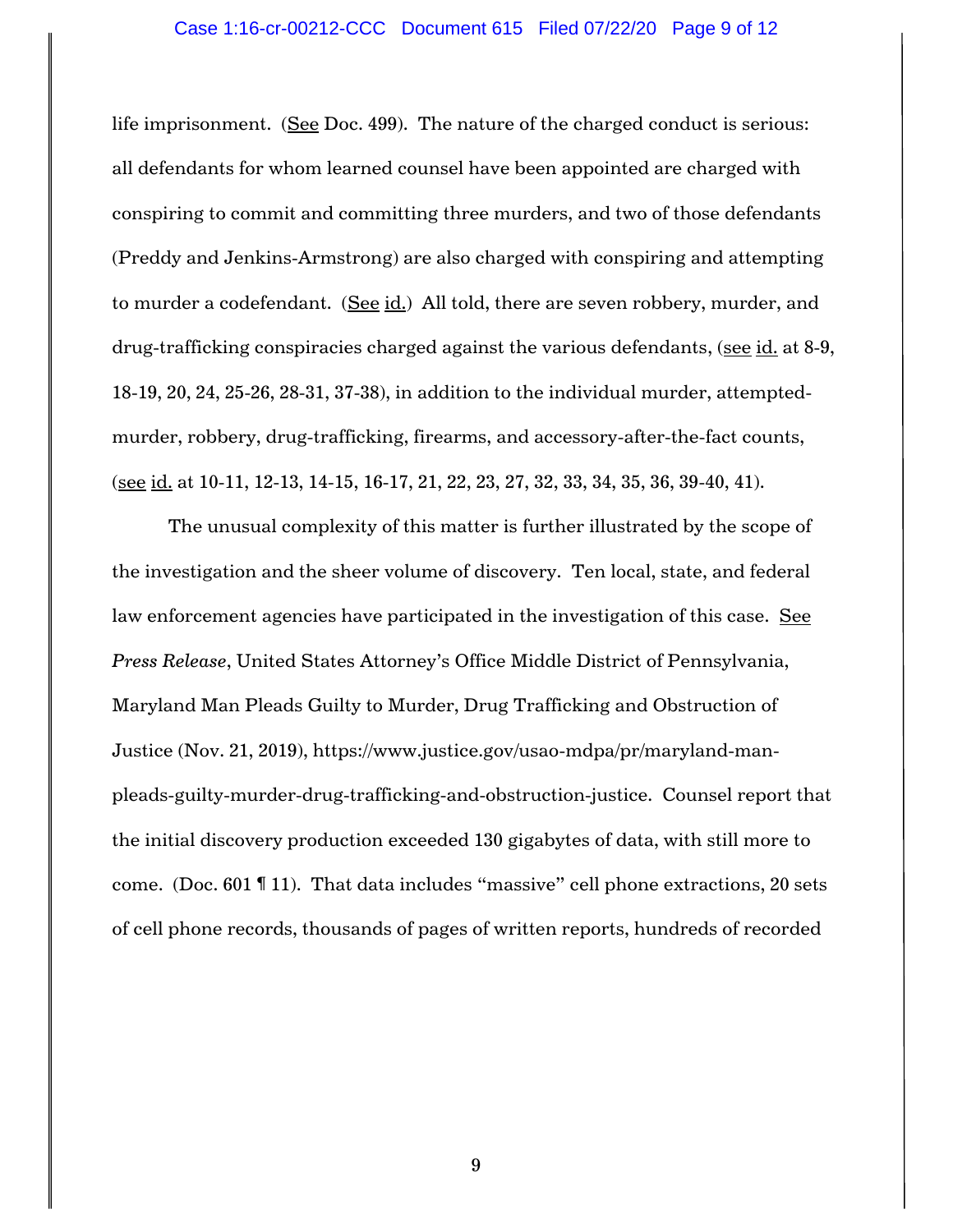phone calls, and "hours of audio and visual files, including surveillance videos, recorded interrogations, and photographs." $^{\rm 1}$  (<u>Id.</u>)

The pretrial schedule in this case contemplates four separate tiers of motions practice, with extensive briefing and evidentiary hearings anticipated within each tier. (Doc. 613 ¶¶ 2-5). What is more, counsel report that the Jencks Act materials are expected to exceed 1,000 pages, (see Doc. 608 at 1; Doc. 601 ¶ 12), and it is likely that those materials will prompt a flurry of motions *in limine* in the weeks before trial, (see Doc. 601 ¶ 12; Doc. 613 ¶ 5). The government has agreed to disclose Jencks material 30 days before trial. (See Doc. 611-2 at 1). Consequently, defense counsel will have just one week to file their motions *in limine*. (See Doc. 613 ¶ 5). That task, on top of preparing for a multidefendant trial predicted to last at least one month, "arguably exceeds the capacity of a single attorney." United States v. Ledbetter, 107 F. Supp. 3d 849, 857 (S.D. Ohio June 1, 2015). And we are of course mindful that all pretrial investigation, client consultations, strategizing, motions practice, and evidentiary hearings will take place against the backdrop of and with the many limitations wrought by—an unprecedented global pandemic of unknowable duration.

l

 $1$ <sup>1</sup> The court has already determined that the volume and nature of the discovery in this case required appointment of a coordinating discovery attorney. (See Doc. 432).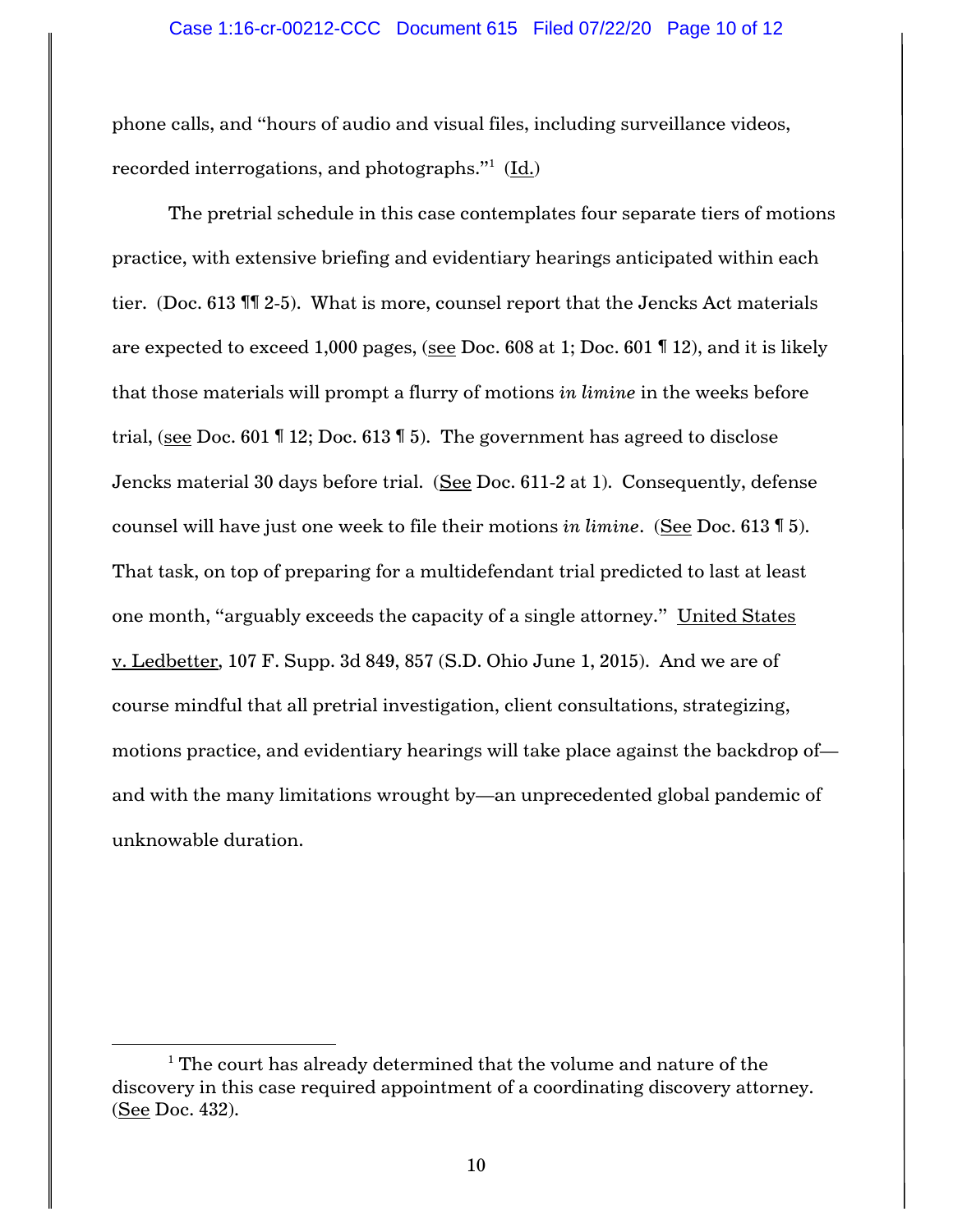Finally, learned counsel have worked for 17 months $^{\rm 2}$  to establish effective working relationships with their clients and their defense teams. Those teams have thoughtfully divided responsibilities to avoid duplication of effort, and the resulting efficiencies would be undermined or entirely lost if learned counsel were discharged at this late juncture. These attorneys have also successfully worked to build trust with defense witnesses, friends, family members, and, most importantly, their clients. (Doc. 599 at 6; Doc. 600 at 1-2; Doc. 602 at 2-3; Doc. 602-1; Doc. 603 at 2- 3; Doc. 605 at 3-4; Doc. 608 at 2-4). Termination of learned counsel would jeopardize multiple attorney-client relationships, the coordinated efforts of the defense teams, and our ability to adhere to the carefully structured and multi-tiered trial schedule. Therefore, we conclude that extraordinary circumstances exist in this case to justify—indeed, to necessitate—the continued appointment of learned counsel for each formerly death-eligible defendant.

We will, however, reduce the hourly compensation rate. Most counsel have expressed no opinion on the question of compensation. Counsel for several defendants have deferred to the court's judgment, (see Doc. 599 at 7; Doc. 600 at 2; Doc. 602 at 5), and counsel for another defendant have opined that compensation at the rate applicable to noncapital cases is appropriate, (see Doc. 605 at 5). We agree that compensation at the noncapital rate is now appropriate in this case, see CJA GUIDELINES  $\S 230.16(a)$ , and we will reduce the hourly rate accordingly.

 $\overline{\phantom{a}}$ 

 $2$ <sup>2</sup> The exception to this statement is Preddy, who only became death-eligible and was appointed a second attorney five months ago. (See Docs. 499, 506).